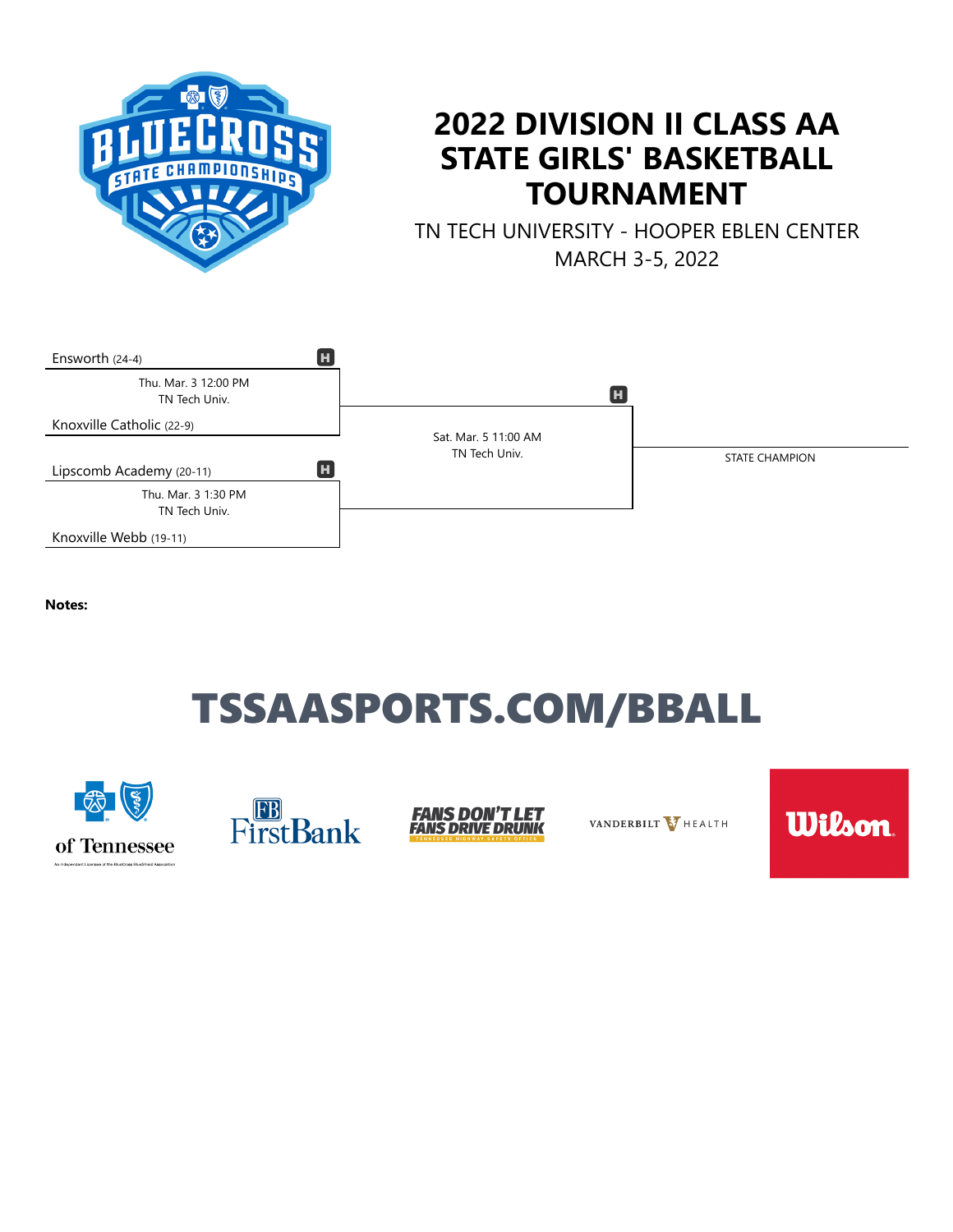#### **2022 DIVISION II CLASS AA STATE GIRLS' BASKETBALL TOURNAMENT**

#### **Ensworth High School (24-4)**

**Tigers** · Nashville, TN · Davidson Co. · Middle Region

| Lt/Dk | Player             | CI  | Ht       | Pos |
|-------|--------------------|-----|----------|-----|
| 3     | Deayonna Cambridge | Sr. | $5 - 10$ | G   |
| 4     | Keili Martin       | Sr. | $5 - 10$ | F   |
| 5     | Jayda Woods        | Sr. | $5 - 05$ | G   |
| 10    | Ellee Williams     | So. | $5 - 06$ | G   |
| 11    | Brennan Burke      | Sr. | $5 - 10$ | F   |
| 20    | Noelle Jamison     | So. | $5 - 06$ | G   |
| 21    | Jayden Surratt     | So. | $5 - 09$ | F   |
| 22    | Jaloni Cambridge   | So. | $5 - 07$ | PG  |
| 23    | Nori Jamison       | 8th | $5 - 04$ | PG  |
| 24    | Sullivan Brown     | So. | $6 - 00$ | F   |
| 25    | Camilla Garza      | So. | $5 - 09$ | G   |
| 33    | Kamil Collier      | Sr. | $6 - 00$ | F   |

**Head Coach:** Mary Taylor Cowles

**Assistants:** Ashley Glotta, Lexus Norwood

- $\bullet$ Sixth consecutive state tournament appearance.
- Consecutive state tournament appearances: 2006-14 (9); 2017-22 (6).  $\bullet$
- Consecutive state championships: 2019-20 (2).  $\bullet$
- Their first appearance was in 2006 where they lost to Briarcrest in the  $\bullet$ quarterfinals, 53-39.
- They finished as runners-up for a fourth time in 2018 after defeating Briarcrest before losing to Brentwood Academy, 62-47.
- They won their sixth championship in 2020 after defeating Baylor and Brentwood Academy, finishing the season (28-0).
- Their last appearance was in 2021 where they lost to Hutchison in the semifinals, 59-52.

## **Lipscomb Academy (20-11)**

**Mustangs** · Nashville, TN · Davidson Co. · Middle Region

| Lt/Dk | Player               | CI  | Ht       | Pos |
|-------|----------------------|-----|----------|-----|
| 3     | Ella Grace Thompson  | Sr. | $5 - 04$ | G   |
| 5     | Macy Duke            | Sr. | $5 - 03$ | G   |
| 12    | <b>Bella Shepard</b> | 8th | $5 - 05$ | G   |
| 15    | Leah Cohen           | Fr. | $5 - 07$ | G   |
| 20    | Mallye Merritt       | Sr. | $5 - 09$ | G   |
| 22    | Scottie Oller-Newton | Fr. | $5 - 09$ | F   |
| 23    | Kate Grogan          | Jr. | $5 - 10$ | F   |
| 24    | Lilly Carman         | Jr. | $5 - 10$ | F   |
| 25    | Tillie McQuigg       | Jr. | $5 - 08$ | F   |
| 30    | Maddyn Merritt       | Fr. | $5 - 09$ | G   |
| 32    | Abby Smith           | Sr. | $5 - 09$ | F   |
| 33    | Sara Lowe            | Sr. | $6 - 01$ | C   |

#### **Head Coach:** Becky Starks

**Assistants:** Ndidi Madu, Justin Wade

- Consecutive state tournament appearances: 1979-80 (2); 1985-87 (3); 1996-97 (2).
- They finished as runners-up in their first appearance in 1979 after defeating Alcoa and Rutherford before losing to PIckett Co., 55-36.
- They won their first championship in 1986 after defeating Livingston Academy, Humboldt, and South Greene, finishing the season (32-3).
- Their last appearance was in 2011 where they lost to McMinn Central in the quarterfinals, 62-48.

#### **Knoxville Catholic High School (22-9)**

**Fighting Irish** · Knoxville, TN · Knox Co. · East Region

| Lt/Dk | Player                    | CI  | Ht       | Pos |
|-------|---------------------------|-----|----------|-----|
| 1     | Jazmine Williams          | Jr. | $5 - 10$ | G   |
| 5     | <b>Ensley Perry</b>       | Fr. | $5 - 05$ | G   |
| 12    | Caroline Krueger          | So. | $5 - 10$ | F   |
| 15    | Sharon Wilson             | So. | $5 - 03$ | G   |
| 20    | Abigail (grayce) Lane     | Jr. | $5 - 03$ | G   |
| 21    | Kathleen (kate) Pettinger | Jr. | $5 - 04$ | G   |
| 22    | <b>Tinsley Walker</b>     | Fr. | $5 - 10$ | F   |
| 23    | Ella Renfree              | Sr. | $6 - 00$ | C   |
| 24    | <b>Sydney Mains</b>       | So. | $5 - 10$ | G   |
| 30    | Margaret Frana            | Fr. | $5 - 10$ | F   |
| 34    | Katie Gonzalez            | Fr. | $5 - 10$ | F   |
|       |                           |     |          |     |

**Head Coach:** Travis Mains

**Assistants:** Missy Mains, Carolyn Williamson

Their only other appearance was in 2021 where they finished as runnersup after defeating Father Ryan before losing to Hutchison, 41-34.

## **Webb School of Knoxville (19-11)**

**Spartans** · Knoxville, TN · Knox Co. · East Region

| Lt/Dk          | Player           | CI  | Ht       | Pos |
|----------------|------------------|-----|----------|-----|
| $\overline{2}$ | Shae Berry       | Sr. | $5 - 06$ | SG  |
| 4              | Madelyn Ladd     | Jr. | $5 - 10$ | F   |
| 10             | Caitlyn Jenkins  | Jr. | $5 - 08$ | F   |
| 11             | Lily Hirsh       | Sr. | $5 - 07$ | W   |
| 12             | Brooklyn Bush    | So. | $5 - 08$ | F   |
| 14             | Riley Nathan     | Fr. | $5 - 08$ | F   |
| 15             | Sheelove Knowles | Sr. | $5 - 07$ | F   |
| 20             | McKalie Ball     | 8th | $5 - 04$ | W   |
| 21/5           | Maliyah Mixon    | So. | $5 - 06$ | W   |
| 22             | Sydney Stinson   | So. | $5 - 07$ | F   |
| 23             | Alexis Houser    | So. | $5 - 07$ | SG  |
| 23/34          | Lorelei Lee      | 8th | $5 - 06$ | W   |
| 24             | Meeyah Green     | 8th | $5 - 09$ | PG  |
| 30/3           | Katelyn Overton  | So. | $5 - 06$ | W   |
| 32             | Matazja Goins    | 8th | $5 - 07$ | W   |
| 41             | Olivia Ferguson  | Sr. | 5-07     | F   |

#### **Head Coach:** Shelley Collier

**Assistants:** David Ball, Tena Goins, Christine "Niki Horner, Tony Ingram, Day Vance

- Consecutive state tournament appearances: 2004-16 (13).  $\bullet$
- Consecutive state championships: 2014-15 (2).
- Their first appearance was in 2004 where they lost to Brentwood Academy  $\bullet$ in the quarterfinals, 48-44.
- They finished as runners-up for the fourth time in 2016 after defeating Ezell-Harding before losing to Northpoint Christian, 63-42.
- They won their sixth championship in their last appearance in 2018 after defeating Northpoint Christian and FRA, finishing the season (25-7).